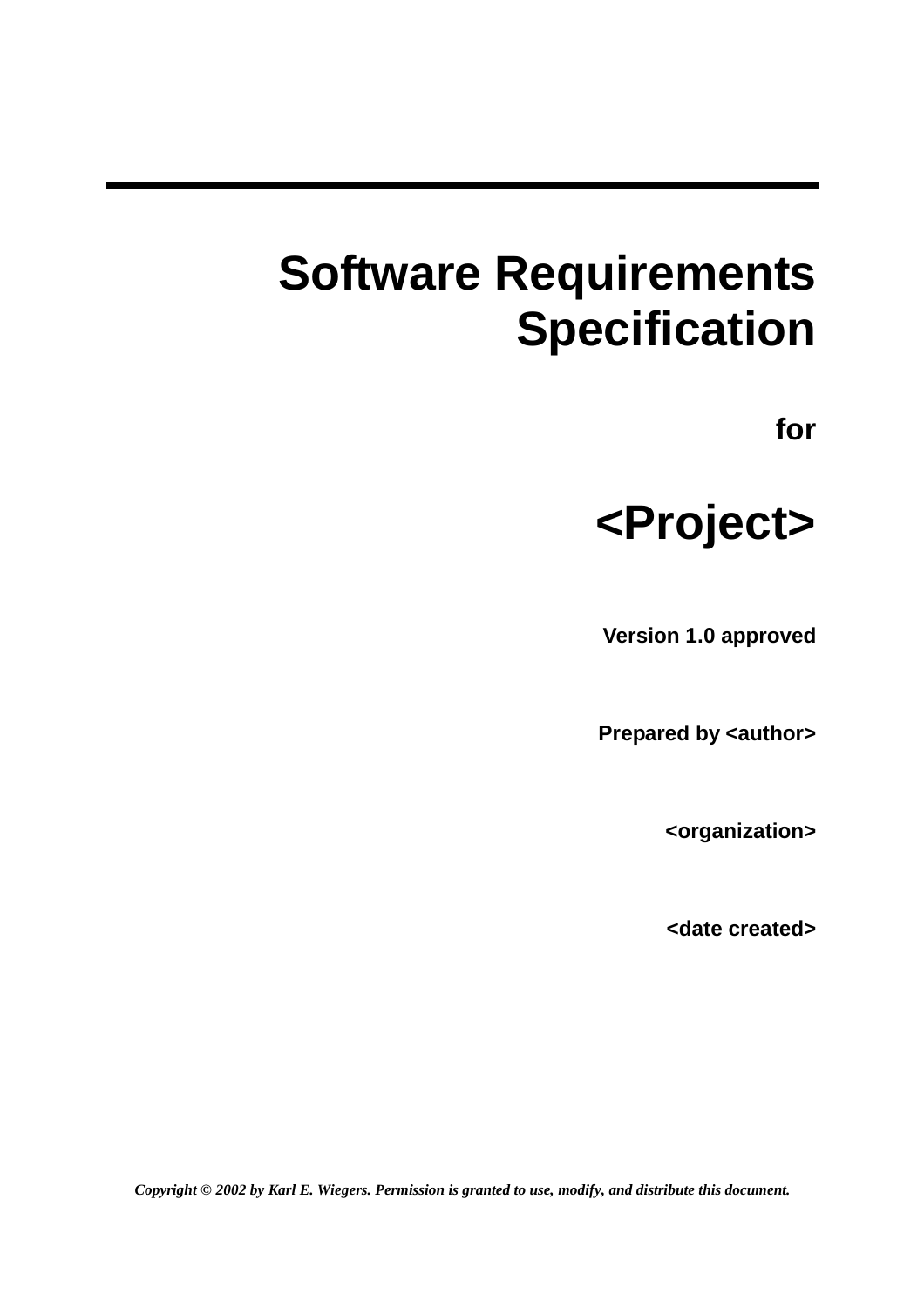# **Table of Contents**

|  | 1.1           |  |  |  |  |  |  |
|--|---------------|--|--|--|--|--|--|
|  |               |  |  |  |  |  |  |
|  |               |  |  |  |  |  |  |
|  | 1.4           |  |  |  |  |  |  |
|  | 1.5           |  |  |  |  |  |  |
|  |               |  |  |  |  |  |  |
|  | 2.1           |  |  |  |  |  |  |
|  | $2.2^{\circ}$ |  |  |  |  |  |  |
|  | 2.3           |  |  |  |  |  |  |
|  | 2.4           |  |  |  |  |  |  |
|  | 2.5           |  |  |  |  |  |  |
|  | 2.6           |  |  |  |  |  |  |
|  | 2.7           |  |  |  |  |  |  |
|  |               |  |  |  |  |  |  |
|  | 3.1           |  |  |  |  |  |  |
|  |               |  |  |  |  |  |  |
|  |               |  |  |  |  |  |  |
|  | 4.1           |  |  |  |  |  |  |
|  | 42            |  |  |  |  |  |  |
|  | 4.3           |  |  |  |  |  |  |
|  |               |  |  |  |  |  |  |
|  |               |  |  |  |  |  |  |
|  | 5.1           |  |  |  |  |  |  |
|  | 5.2           |  |  |  |  |  |  |
|  | 5.3           |  |  |  |  |  |  |
|  | 5.4           |  |  |  |  |  |  |
|  |               |  |  |  |  |  |  |
|  |               |  |  |  |  |  |  |
|  |               |  |  |  |  |  |  |
|  |               |  |  |  |  |  |  |
|  |               |  |  |  |  |  |  |

# **Revision History**

| <b>Name</b> | Date | <b>Reason For Changes</b> | <b>Version</b> |
|-------------|------|---------------------------|----------------|
|             |      |                           |                |
|             |      |                           |                |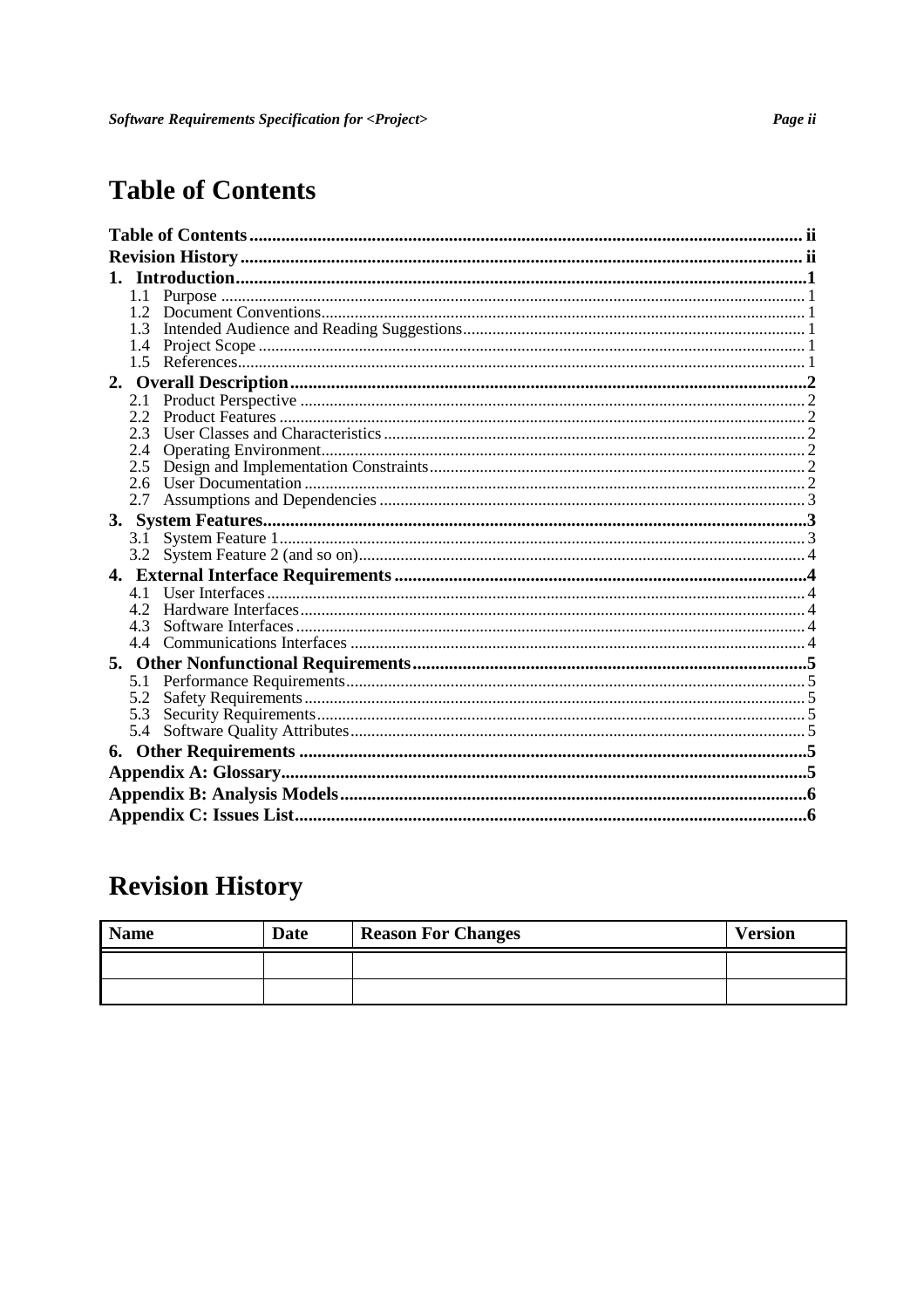# **1. Introduction**

#### **1.1 Purpose**

<**Identify the product** whose software requirements are specified in this document, including the revision or release number. Describe the **scope of the product that is covered by this SRS**, particularly if this SRS describes only part of the system or a single subsystem.>

#### **1.2 Document Conventions**

<Describe any standards or typographical conventions that were followed when writing this SRS, such as fonts or highlighting that have special significance. For example, state whether priorities for higher-level requirements are assumed to be inherited by detailed requirements, or whether every requirement statement is to have its own priority.>

#### **1.3 Intended Audience and Reading Suggestions**

<Describe the *different types of reader that the document is intended for*, such as developers, project managers, marketing staff, users, testers, and documentation writers. Describe what the rest of this SRS contains and how it is organized. Suggest a sequence for reading the document, beginning with the overview sections and proceeding through the sections that are most pertinent to each reader type.>

#### **1.4 Project Scope**

<Provide a short description of the software being specified and its purpose, including relevant benefits, objectives, and goals. Relate the software to corporate goals or business strategies. If a separate vision and scope document is available, refer to it rather than duplicating its contents here. An SRS that specifies the next release of an evolving product should contain its own scope statement as a subset of the long-term strategic product vision.>

#### **1.5 References**

<List any other documents or Web addresses to which this SRS refers. These may include user interface style guides, contracts, standards, system requirements specifications, use case documents, or a vision and scope document. Provide enough information so that the reader could access a copy of each reference, including title, author, version number, date, and source or location.>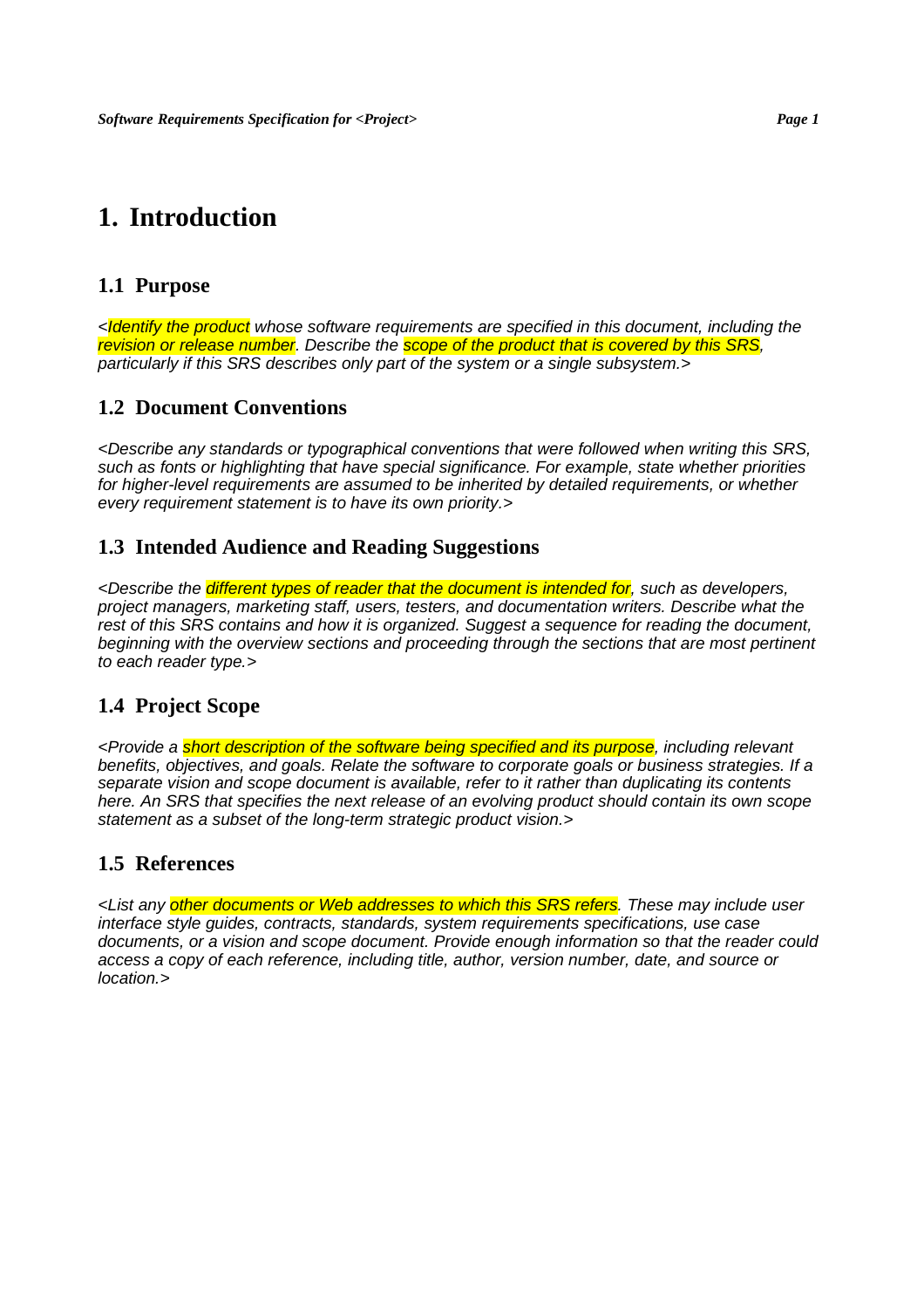# **2. Overall Description**

#### **2.1 Product Perspective**

<Describe the **context and origin of the product** being specified in this SRS. For example, state whether this product is a follow-on member of a product family, a replacement for certain existing systems, or a new, self-contained product. If the SRS defines a component of a larger system, relate the requirements of the larger system to the functionality of this software and identify interfaces between the two. A simple diagram that shows the major components of the overall system, subsystem interconnections, and external interfaces can be helpful.>

#### **2.2 Product Features**

<Summarize the major features the product contains or the significant functions that it performs or lets the user perform. Details will be provided in Section 3, so only a high level summary is needed here. Organize the functions to make them understandable to any reader of the SRS. A picture of the major groups of related requirements and how they relate, such as a top level data flow diagram or a class diagram, is often effective.>

#### **2.3 User Classes and Characteristics**

<Identify the various user classes that you anticipate will use this product. User classes may be differentiated based on frequency of use, subset of product functions used, technical expertise, security or privilege levels, educational level, or experience. Describe the pertinent characteristics of each user class. Certain requirements may pertain only to certain user classes. Distinguish the favored user classes from those who are less important to satisfy.>

#### **2.4 Operating Environment**

<Describe the *environment in which the software will operate*, including the hardware platform, operating system and versions, and any other software components or applications with which it must peacefully coexist.>

#### **2.5 Design and Implementation Constraints**

<Describe any *items or issues that will limit the options available to the developers*. These might include: corporate or regulatory policies; hardware limitations (timing requirements, memory requirements); interfaces to other applications; specific technologies, tools, and databases to be used; parallel operations; language requirements; communications protocols; security considerations; design conventions or programming standards (for example, if the customer's organization will be responsible for maintaining the delivered software).>

#### **2.6 User Documentation**

<List the user documentation components (such as user manuals, on-line help, and tutorials) that will be delivered along with the software. Identify any known user documentation delivery formats or standards.>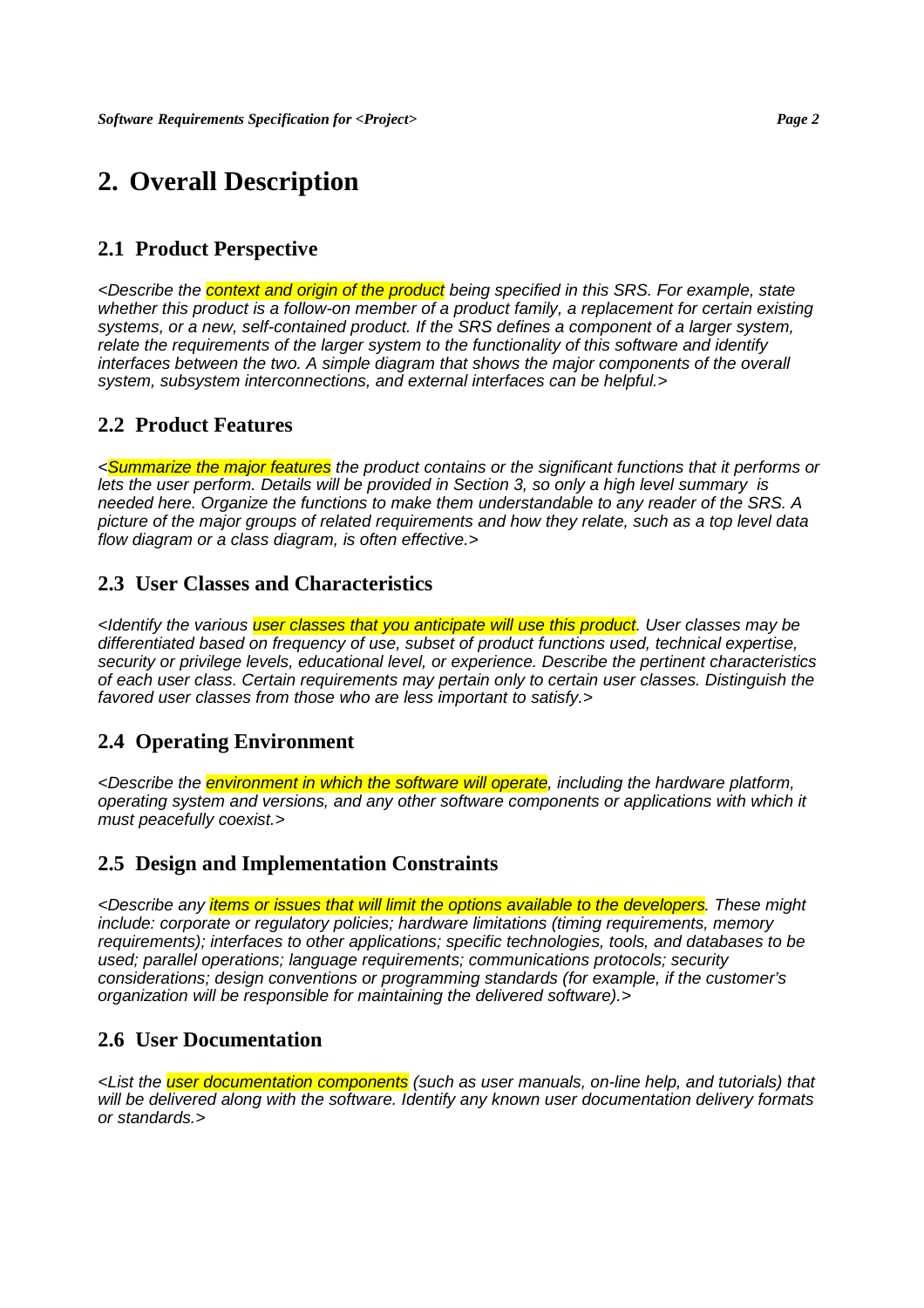#### **2.7 Assumptions and Dependencies**

<List any assumed factors (as opposed to known facts) that could affect the requirements stated in the SRS. These could include third-party or commercial components that you plan to use, issues around the development or operating environment, or constraints. The project could be affected if these assumptions are incorrect, are not shared, or change. Also identify any dependencies the project has on external factors, such as software components that you intend to reuse from another project, unless they are already documented elsewhere (for example, in the vision and scope document or the project plan).>

### **3. System Features**

<This template illustrates organizing the functional requirements for the product by system features, the major services provided by the product. You may prefer to organize this section by use case, mode of operation, user class, *object class, functional hierarchy*, or combinations of these, whatever makes the most logical sense for your product.>

#### **3.1 System Feature 1**

<Don't really say "System Feature 1." State the feature name in just a few words.>

3.1.1 Description and Priority

<Provide a short description of the feature and indicate whether it is of High, Medium, or Low *priority*. You could also include specific priority component ratings, such as benefit, penalty, cost, and risk (each rated on a relative scale from a low of 1 to a high of 9).>

3.1.2 Stimulus/Response Sequences

<List the **sequences of user actions and system responses** that stimulate the behavior defined for this feature. These will correspond to the dialog elements associated with use cases.>

2.1.3 Functional Requirements

<Itemize the detailed functional requirements associated with this feature. These are the software capabilities that must be present in order for the user to carry out the services provided by the feature, or to execute the use case. Include how the product should respond to anticipated error conditions or invalid inputs. Requirements should be concise, complete, unambiguous, verifiable, and necessary. Use "TBD" as a placeholder to indicate when necessary information is not yet available.>

<Each requirement should be uniquely identified with a **sequence number** or a meaningful tag of some kind.>

REQ-1:  $REO-2$ :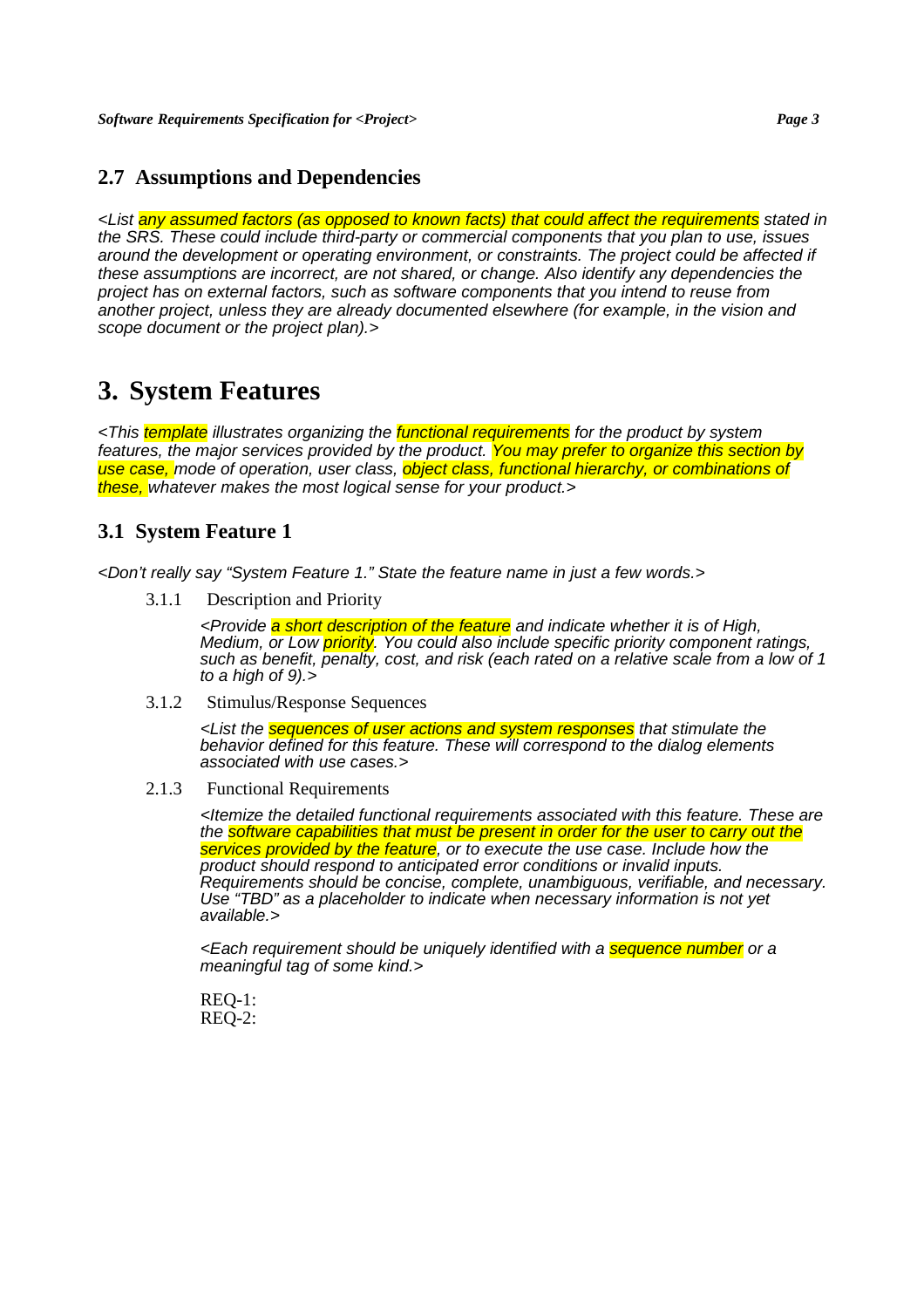#### **3.2 System Feature 2 (and so on)**

# **4. External Interface Requirements**

#### **4.1 User Interfaces**

<Describe the logical characteristics of each interface between the software product and the users. This may include sample screen images, any GUI standards or product family style quides that are to be followed, screen layout constraints, standard buttons and functions (e.g., help) that will appear on every screen, keyboard shortcuts, error message display standards, and so on. Define the software components for which a user interface is needed. Details of the user interface design should be documented in a separate user interface specification.>

#### **4.2 Hardware Interfaces**

<Describe the logical and physical characteristics of each interface between the software product and the hardware components of the system. This may include the supported device types, the nature of the data and control interactions between the software and the hardware, and communication protocols to be used.>

#### **4.3 Software Interfaces**

<Describe the connections between this product and other specific software components (name and version), including databases, operating systems, tools, libraries, and integrated commercial components. Identify the data items or messages coming into the system and going out and describe the purpose of each. Describe the services needed and the nature of communications. Refer to documents that describe detailed application programming interface protocols. Identify data that will be shared across software components. If the data sharing mechanism must be implemented in a specific way (for example, use of a global data area in a multitasking operating system), specify this as an implementation constraint.>

#### **4.4 Communications Interfaces**

<Describe the requirements associated with any **communications functions** required by this product, including e-mail, web browser, network server communications protocols, electronic forms, and so on. Define any pertinent message formatting. Identify any communication standards that will be used, such as FTP or HTTP. Specify any communication security or encryption issues, data transfer rates, and synchronization mechanisms.>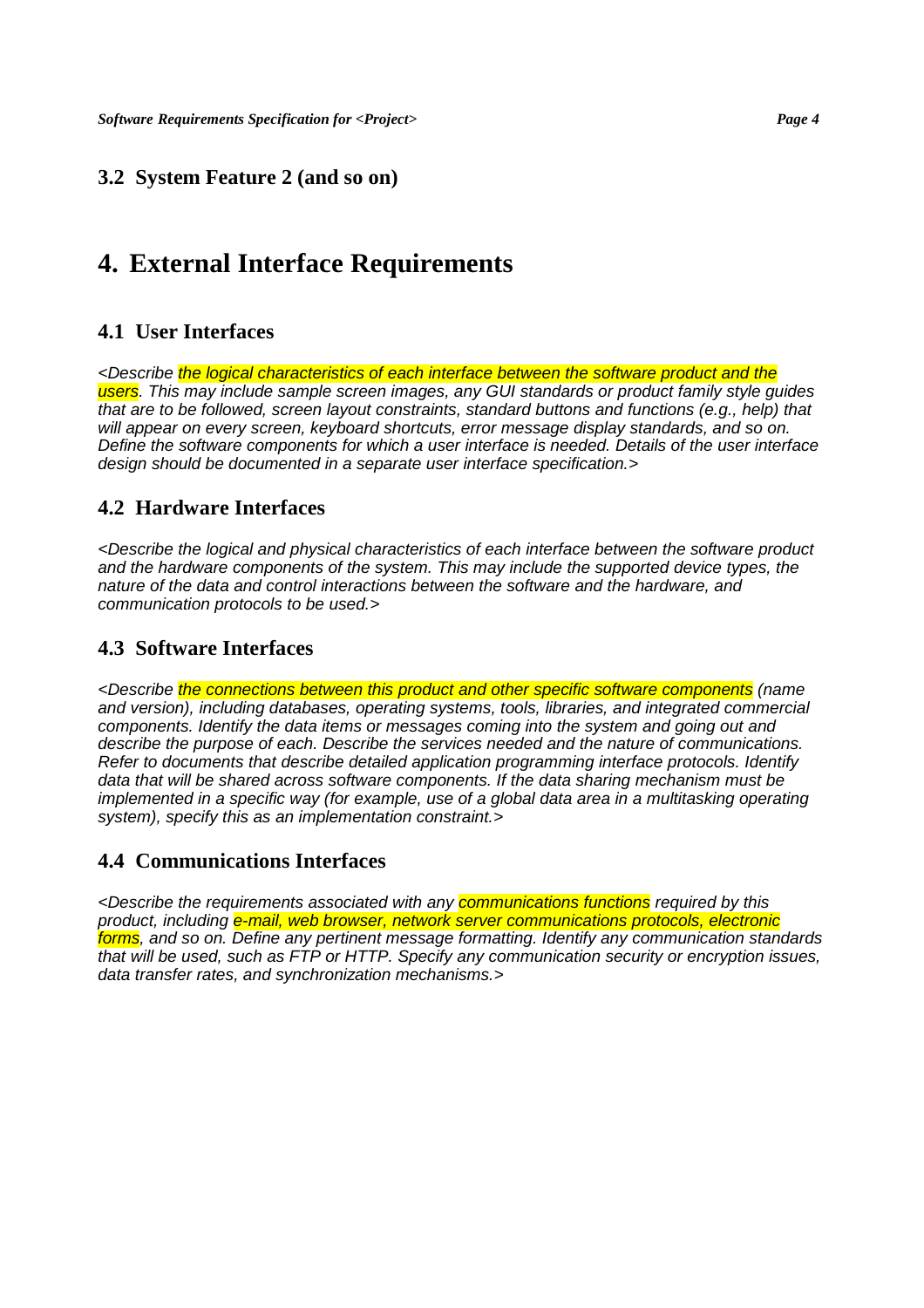# **5. Other Nonfunctional Requirements**

#### **5.1 Performance Requirements**

<If there are performance requirements for the product under various circumstances, state them here and explain their rationale, to help the developers understand the intent and make suitable design choices. Specify the timing relationships for real time systems. Make such requirements as specific as possible. You may need to state performance requirements for individual functional requirements or features.>

#### **5.2 Safety Requirements**

<Specify those requirements that are concerned with possible loss, damage, or harm that could result from the use of the product. Define any safeguards or actions that must be taken, as well as actions that must be prevented. Refer to any external policies or regulations that state safety issues that affect the product's design or use. Define any safety certifications that must be satisfied.>

#### **5.3 Security Requirements**

<Specify any requirements regarding security or privacy issues surrounding use of the product or protection of the data used or created by the product. Define any user identity authentication requirements. Refer to any external policies or regulations containing security issues that affect the product. Define any security or privacy certifications that must be satisfied.>

#### **5.4 Software Quality Attributes**

<Specify any additional quality characteristics for the product that will be important to either the customers or the developers. Some to consider are: adaptability, availability, correctness, flexibility, interoperability, maintainability, portability, reliability, reusability, robustness<mark>, testability</mark>, and **usability**. Write these to be specific, quantitative, and verifiable when possible. At the least, clarify the relative preferences for various attributes, such as ease of use over ease of learning.>

# **6. Other Requirements**

<Define any other requirements not covered elsewhere in the SRS. This might include database requirements, internationalization requirements, legal requirements, reuse objectives for the project, and so on. Add any new sections that are pertinent to the project.>

# **Appendix A: Glossary**

<Define all the terms necessary to properly interpret the SRS, including acronyms and abbreviations. You may wish to build a separate glossary that spans multiple projects or the entire organization, and just include terms specific to a single project in each SRS.>